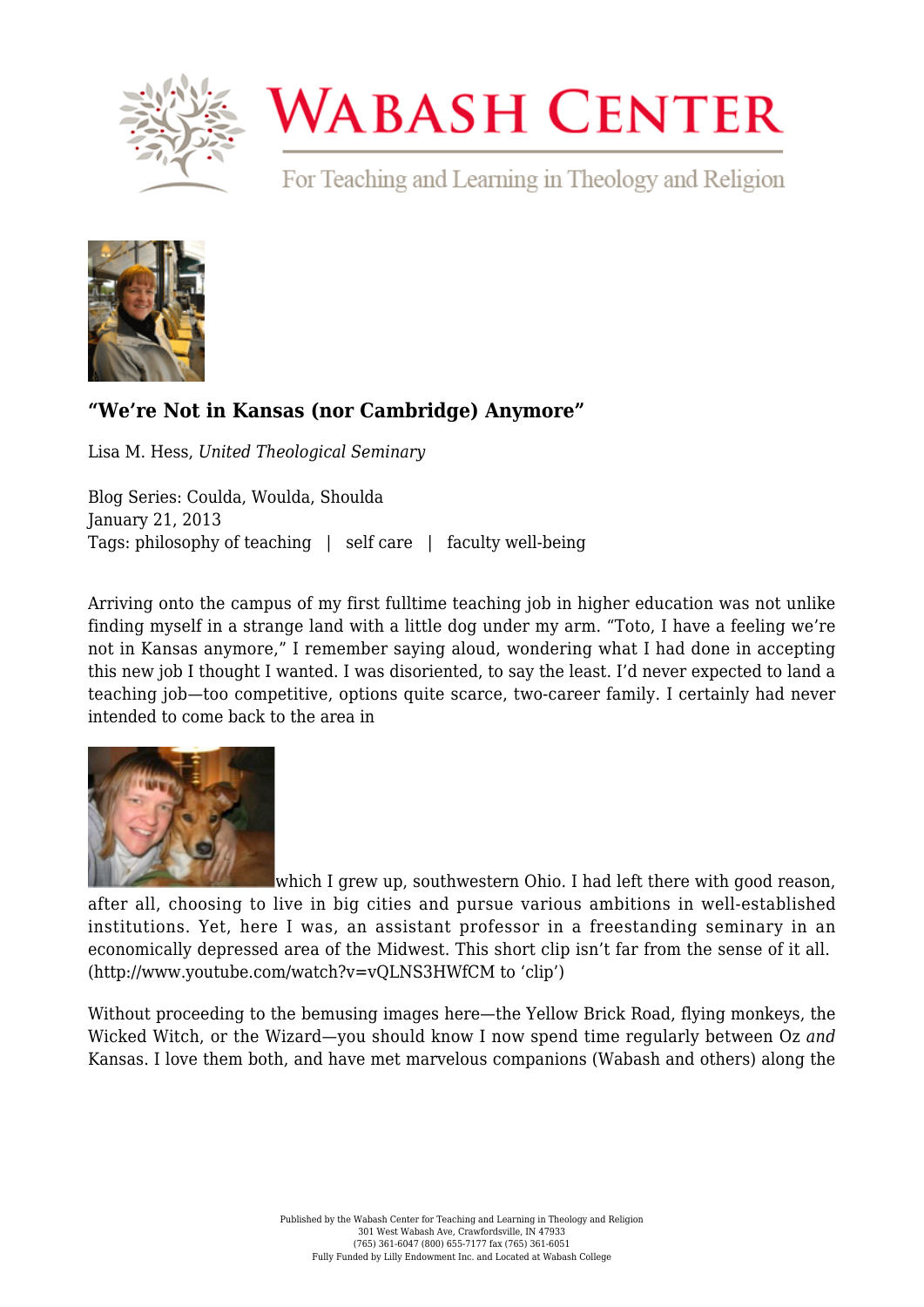way in both 'locations.' What do I mean? Some days, I wouldn't trade what I do for anything; I'm Home in 'Kansas,' with family and cherished colleagues who can frustrate me to all ends. On others, I'm wearing these glittery red shoes on a journey with strange companions to ask a Wizard to get where I'd left behind; I'm on my way to Oz with a deep sense of a lost Home.

I invite you into the very real divide within every new faculty person I've encountered, including myself: a tension between "having arrived" at the rare privilege of a fulltime job, perhaps even tenure-track, and the dawning realization that you are in a strange land with a dog under your arm. The politics you had to weather to successfully defend your dissertation? Vastly different and unhelpful for the politics and skills you need to learn as a fledgling professor with responsibilities as a faculty colleague. The research-writing skills you honed to pursue your passions? Minimally significant, except to fan the embers of your passions and those of your students. And did anyone tell you the vast differences between doctoral institutions and those of the majority of teaching posts? Of course not, because doctoral mentors rarely know the realities of such things for themselves. It can feel a bit like wearing a lapel pin that says, "Congratulations! Now you're on your own." All of this makes most of us scan the horizon for that One Place where we could finally do what we thought teaching in higher education would be. Oz, in other words. Do you find yourself scanning the "Job Openings" to resolve the tension? A sure sign of a new faculty member. Sadly, some of us never grow out of that. Some of us never realize that Oz and Kansas are actually the same place, that the Wizard is really only a drab little man behind the curtain.

Yes, the realities of teaching are nothing you could have known, nothing you thought you were choosing. No, you're not doing what you thought your discipline or role would require. Yes, the institutional trappings of this new place are nothing like the institution of doctoral formation, nothing like you knew higher education "to be." Of course it would be like that. It's so obvious to me now, nearly ten years later. Institutions are *vastly* different, with *vastly* different educational missions related to their own contexts and communal narratives.

The invitation I wish I had known was coming, if you asked me today? Don't get lost in the terrible splendors of some imagined Oz, nor the black-and-white frustrations of today's Kansas. The marvelous trick is to develop a levity and amusement about *being in both places at once*. Buy a pair of glittery red shoes, if you must, but don't waste your energies trying to get to the Wizard. He's old, timid, and tired. Learn the politically-fit ways to develop your passions and become a colleague within institutions focused upon important concerns of economic stability, administration, and constituency-development. Get to know your own strengths and limitations better so you can steward both for the good of your institution. It will thank you for it, eventually, and if it's some place good for you to be, you both will become healthier. Avoid those who are obsessed with Oz and find companions along the way who will make you bellylaugh out loud, who will encourage your best self in a life worth risking into things your mentors never knew.

Not only does this make teaching a lifelong vocation of fascination and wonder amidst real challenges of hard work and foibled companions. It allows you to discover and realize your